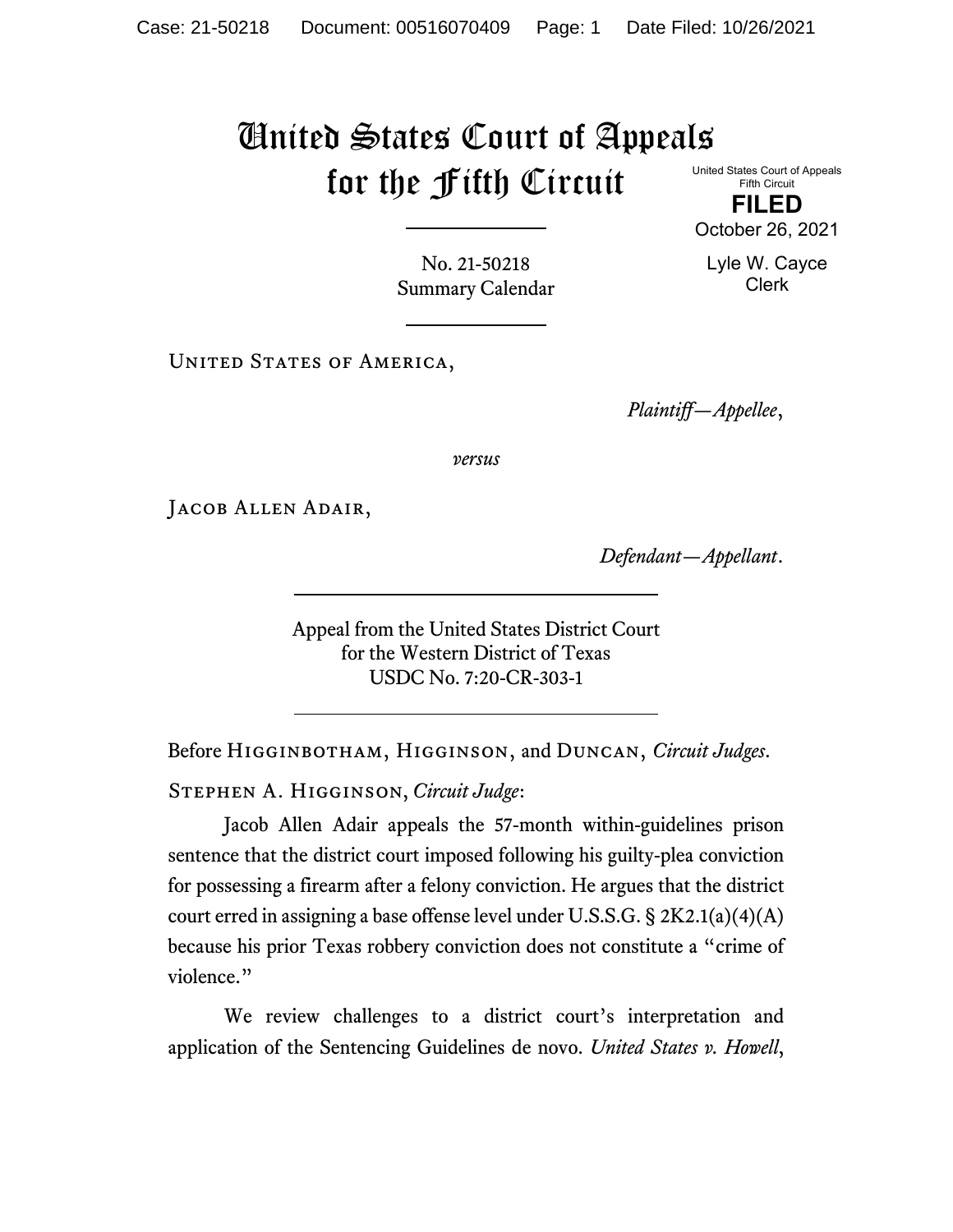## No. 21-50218

838 F.3d 489, 493 (5th Cir. 2016). "In determining if a prior conviction is for an offense enumerated or defined in a Guidelines provision, we generally apply the categorical approach." *Id.* at 494. That is, we "look to the elements of the offense enumerated or defined by the Guideline section and compare those elements to the elements of the prior offense for which the defendant was convicted." *Id.* "If the offense is an enumerated offense, ... we first determine the elements contained in the generic, contemporary meaning of that offense." *Id.*

The term "crime of violence," as used in § 2K2.1, is defined in U.S.S.G. § 4B1.2(a). § 2K2.1 cmt. n.1. That subsection provides that "'crime of violence' means any offense under federal or state law, punishable by imprisonment for a term exceeding one year," that either "(1) has as an element the use, attempted use, or threatened use of physical force against the person of another" or "(2) is murder, voluntary manslaughter, kidnapping, aggravated assault, a forcible sex offense, robbery, arson, extortion, or the use or unlawful possession of a firearm . . . or explosive material." U.S.S.G. § 4B1.2(a). While the Government concedes that Texas robbery does not constitute a crime of violence under  $\S$  4B1.2(a)(1), it contends that the state offense fits within the generic, contemporary meaning of "robbery" and thus corresponds to an enumerated crime of violence under § 4B1.2(a)(2). In support of this position, the Government cites *United States v. Santiesteban-Hernandez*, 469 F.3d 376 (5th Cir. 2006), *overruled on other grounds by United States v. Rodriguez*, 711 F.3d 541, 554-55 (5th Cir. 2013) (en banc). Adair maintains that *Santiesteban-Hernandez* is not dispositive.

In *Santiesteban-Hernandez*, the court determined that the elements of Texas robbery "substantially correspond to the basic elements of the generic offense" of robbery. 469 F.3d at 381. Accordingly, the court held that Texas robbery qualifies as a "crime of violence" for purposes of U.S.S.G. § 2L1.2. *Id.* at 378. We have held that "a prior conviction that would qualify for the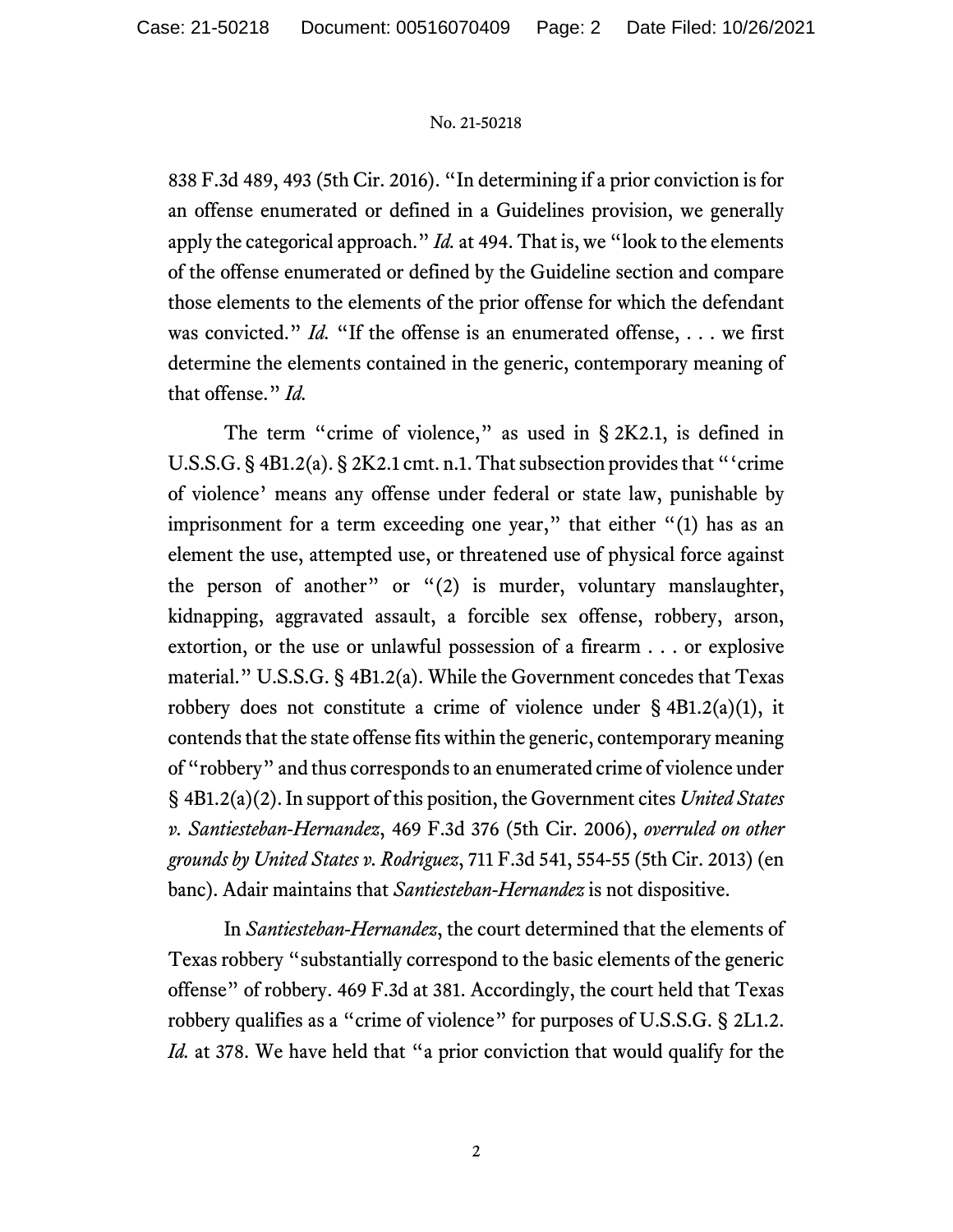## No. 21-50218

'crime of violence' enhancement under § 2L1.2 would also qualify for the enhancement under § 4B1.2." *United States v. Flores-Vasquez*, 641 F.3d 667, 671 n.1 (5th Cir. 2011). Therefore, Adair's Texas robbery conviction qualifies as a crime of violence under  $\S$  4B1.2(a)(2), and the district court properly applied  $\S 2K2.1(a)(4)(A)$ .

Adair contends that *Santiesteban-Hernandez*'s fourth footnote left open the possibility that generic robbery has a narrower mens rea element than Texas robbery. That footnote reads as follows:

This appeal does not present the question of whether the mens rea differs between the statute governing the defendant's offense and the generic, contemporary meaning of the offense. However, such a situation would not alter the analysis; rather, mens rea would be another basic element on which the two definitions must correspond.

*Santiesteban-Hernandez*, 469 F.3d at 379 n.4.

Adair misconstrues this footnote, which, we have explained in an unpublished opinion, simply recognizes that the "generic definition of robbery did not require a particular mens rea." *United States v. Ortiz-Rojas*, 575 F. App'x 494, 495 (5th Cir. 2014) (unpublished).[1](#page-2-0) Moreover, Adair's reading of this footnote is at odds with the opinion's conclusion that Texas robbery and generic robbery "substantially correspond." *Id.* at 381; *see Mathis v. United States*, 136 S. Ct. 2243, 2248 (2016) (explaining that "if the crime of conviction covers any more conduct than the generic offense," the

<span id="page-2-0"></span><sup>1</sup> Of course, Texas robbery is not a strict liability crime. As *Santiesteban-Hernandez* recognized, Texas robbery has theft as one of its elements, 469 F.3d at 380, and Texas theft requires a "specific intent to deprive the owner of property." *Ex parte Smith*, 645 S.W.2d 310, 312 (Tex. Crim. App. 1983).